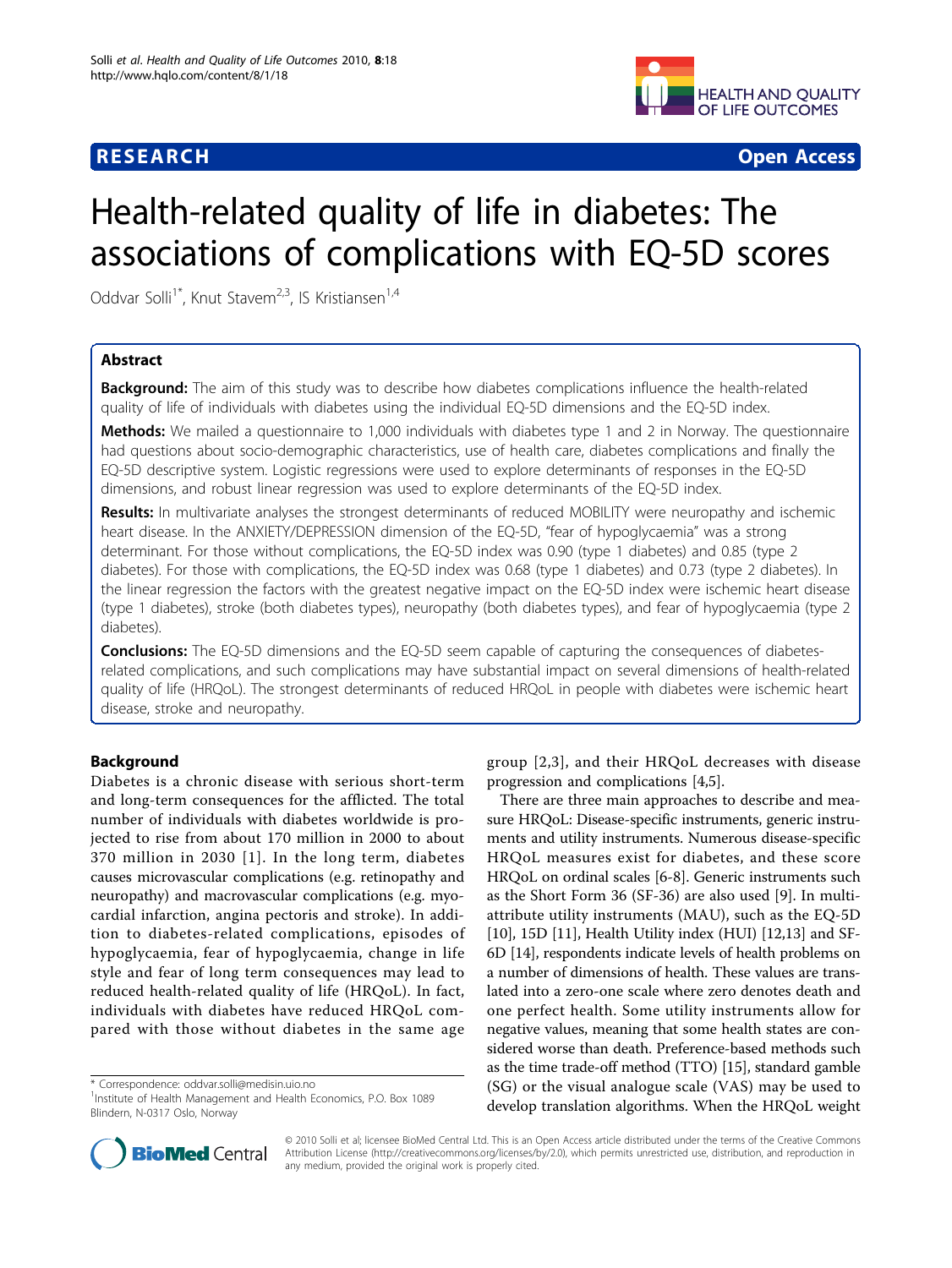is multiplied with duration (years, months, duration of effect, expected remaining life years) the product is denoted QALY (quality-adjusted life years) [[16\]](#page-7-0). QALYs can be calculated for different patient groups to compare for example effectiveness of treatment, enabling health improvements and life extensions to be captured in one single variable.

EQ-5D [[10](#page-7-0)] is a MAU instrument with five dimensions (MOBILITY, SELF-CARE, USUAL ACTIVITIES, PAIN/DISCOMFORT and ANXIETY/DEPRESSION) and three levels on each dimension, and has previously been used in populations with diabetes [[17\]](#page-7-0). EQ-5D has been used extensively in economic evaluation, and is recommended for use in cost-effectiveness analyses by institutions such as the National Institute for Clinical Excellence (NICE) in the UK and the Health Care Insurance Board in the Netherlands. Therefore, researchers working with economic evaluation, government agencies and the pharmaceutical industry need easy access to utility data for different types of patients.

Against this background the aim of this study was three-fold:

• To use the five individual EQ-5D dimensions to describe some aspects of HRQoL in a group of people with diabetes.

• To investigate the impact of self-reported diabetesrelated complications on the EQ-5D dimension scores.

• To investigate determinants of EQ-5D index in order to offer researchers utility data for individuals with diabetes.

# Methods

The data in this study stem from a Norwegian survey of people with diabetes in 2006. A questionnaire was developed and piloted among health care professionals, including physicians with diabetes expertise and the county leaders of the Norwegian Diabetes Association (NDA). The latter group served as representatives of the target group. The study was approved by the Regional Ethics Committee and the Norwegian Data Inspectorate.

The seven-page questionnaire captured background variables such as age, gender, location, income in Norwegian Kroner (NOK), smoking habits, height, weight, as well as diabetes-specific variables such as diabetesrelated health complications and use of health services. Finally, respondents were presented with eight diabetesspecific HRQoL questions and an approved Norwegian translation of the EQ-5D descriptive system. EQ-5D responses were translated into EQ-5D index utilities using the UK TTO tariff [\[18](#page-7-0)].

The questionnaire was mailed to a sample of members of the Norwegian Diabetes Association. A large proportion of the individuals with type 1 diabetes in Norway are members of the NDA, while only a minority of those with type 2 diabetes are members. After excluding individuals under the age of 18 years and those without diabetes, such as health care workers and others with an interest in diabetes, the NDA drew a random sample of 1,000 members. Non-respondents were followed up twice. The last follow up was accompanied by a letter from the NDA explaining the importance of insight in diabetes and encouraging response.

# Data analyses

For descriptive statistics, we used means, proportions and standard deviations. Determinants of EQ-5D dimension values were analysed by logistic regression. For all 5 dimensions level 2 and 3 on the EQ-5D dimensions were merged and thus dichotomized to "no problem" or "some or extreme problem". We performed separate regressions for type 1 and type 2 diabetes.

The EQ-5D index was analysed with a linear OLS regression model. The Breusch-Pagan test and plotting residuals versus fitted values showed that heteroscedasticity was present both for type 1 and type 2 diabetes. Therefore, we applied White's robust variance estimators.

The data were complete except for the covariates "Fear of hypoglycaemia" (13% missing), "Limitations at work" (23% missing) and "Limitations socially" (10% missing). Missing values were therefore imputed with regressions based on 15 independent variables (sex, age, weight, height and 11 diabetes-related complications). We used the impute function in STATA, which runs regressions by simple best-subset linear regression, looking at the pattern of missing values in the predictors.

We tested the covariates age and body mass index first as dummy variables divided in quartiles and second as continuous variables.

We chose covariates for the models based on input from health care professionals and representatives from academia. In the binary regressions the selected variables are considered plausible to be linked with the dimension analysed. In addition to "Sex" and "age", all direct medical complications were included in all dimensions except "Proteinuria". We believe this covariate is likely only to remind the individuals of lurking complications and should thus only impact the ANXI-ETY/DEPRESSION dimension. The variable "Impaired vision" is in our view not likely to directly cause pain or discomfort and is not included in regression of the PAIN/DISCOMFORT dimension. Emotional impact of impaired vision should be captured in the ANXIETY/ DEPRESSION dimension.

In both the logistic binary and the linear regressions full sets of the selected covariates were kept throughout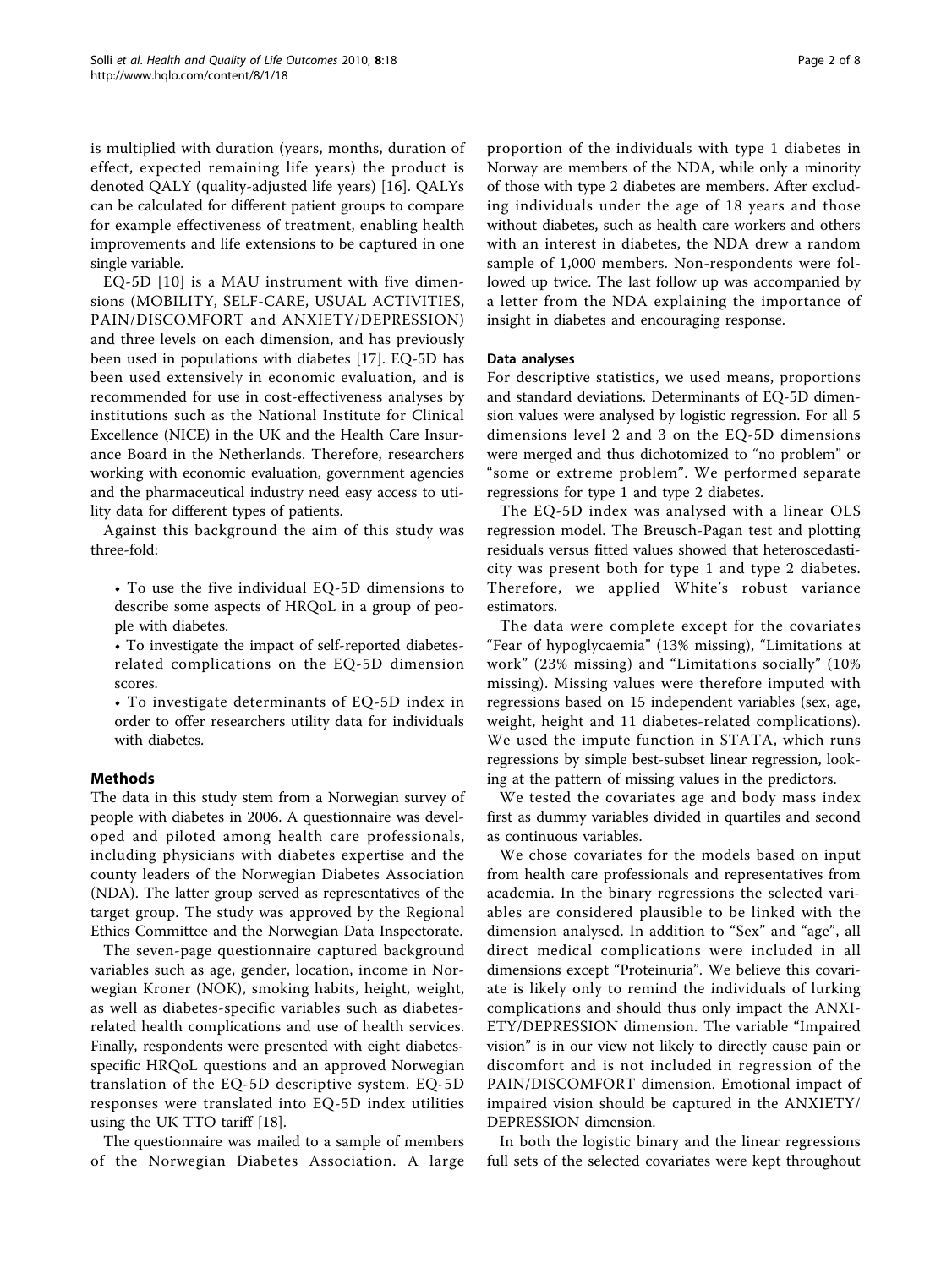the analysis in order to provide variables with both significant and non-significant impact on the covariates. For the linear regression this would provide a full set of results which may be used by other analysts in decision analytic modelling.

All analyses were performed in STATA/SE 10.0 (Stata Corp, College Station, TX, USA).

# Results

# Sample characteristics

Of the total 1,000 eligible individuals with diabetes, 17 were excluded because they had died  $(n = 4)$  or had unknown address ( $n = 13$ ). Two persons declined to participate. In total 598 of those eligible returned the questionnaire, of which 521 were complete and could be used in further analysis (response rate 53%). Among non-respondents, 51% were female compared with 47% among respondents.

Among the 521 respondents, 165 reported having type 1 diabetes (53% female), and 356 type 2 diabetes (44% female) (Table 1). Further descriptive statistics about demographics, risk, factors for complications, medication and complications are shown in Table 1.

#### Health-related quality of life

In total 10% of those with type 1 diabetes had problems with MOBILITY as judged from the EQ-5D, 3% with SELF-CARE, 19% with USUAL ACTIVITIES, 34% with PAIN/DISCOMFORT and 35% with ANXIETY/ DEPRESSION (Table [2](#page-3-0)). For Type 2 diabetes the numbers were 26%, 6%, 25%, 45% and 33%, respectively. The mean EQ-5D index score was 0.83 (SD 0.24) in type 1 diabetes and 0.81 (SD 0.22) in type 2 ( $p = 0.32$ ). The proportion of type 2 diabetes patients with fear of hypoglycaemia was 50% among those on insulin and 26% among the others.

For individuals without any reported complications, the mean EQ-5D index scores were 0.90 for those with type 1 diabetes and 0.85 for those with type 2 (Table [3](#page-3-0)). The presence of one complication decreased values to 0.76 and 0.80, respectively. With two or more diabetesrelated complications the values were 0.55 and 0.64, respectively.

#### Regression analyses

In the binary logistic regressions of type 1 diabetes on EQ-5D dimension responses (Table [4\)](#page-4-0), ischemic heart disease, foot ulcer, neuropathy, body mass index and receiving help from others were statistically significant determinants for reporting problems in the MOBILITY dimension. None of the covariates had impact on the SELF-CARE dimension. Disability pension and limitations at work had an impact on the USUAL ACTIV-ITIES dimension. Age, ischemic heart disease and

# Table 1 Characteristics of the respondents according to diabetes type, number (%), unless otherwise specified

|                                                           | Type 1         | Type 2        |
|-----------------------------------------------------------|----------------|---------------|
| n                                                         | 165            | 356           |
| Demographics                                              |                |               |
| Sex, female                                               | 87 (53)        | 157 (44)      |
| Age, mean (SD)                                            | 47.0           | 64.0          |
|                                                           | (14.9)         | (11.7)        |
| Annual family income (1000 NOK), mean (SD)                | 666 (908)      | 713<br>(3051) |
| Complication risk factors                                 |                |               |
| Diabetes duration (years), mean (SD)                      | 22.1<br>(14.2) | 10.0 (8.1)    |
| Current smoking                                           | 47 (29)        | 62 (18)       |
| Daily smoker                                              | 22 (14)        | 42 (12)       |
| Occasional smoker                                         | 25 (15)        | 20(6)         |
| Previous smokers                                          | 86 (55)        | 200 (61)      |
| Body mass index, $kg/m2$ , mean (SD)                      | 25.8 (4.8)     | 28.9 (5.1)    |
| Medication                                                |                |               |
| Number of oral antidiabetic agents                        |                |               |
| 0                                                         | 159 (96)       | 103 (29)      |
| 1                                                         | 4(2)           | 149 (42)      |
| $\overline{2}$                                            | 2(1)           | 87 (24)       |
| 3                                                         |                | 16(5)         |
| 4                                                         |                | 1(0.3)        |
| Insulin                                                   |                |               |
| Short-acting insulin                                      | 152 (92)       | 68 (19)       |
| Long-acting insulin                                       | 103(62)        | 98 (28)       |
| Insulin glargine (Lantus) or insulin detemir<br>(Levemir) | 51 (31)        | 11(3)         |
| Antihypertensives                                         | 52 (33)        | 217 (63)      |
| Cholesterol lowering drug                                 | 45 (28)        | 205 (59)      |
| Self-reported complications                               |                |               |
| Impaired vision                                           | 31 (19)        | 51 (14)       |
| Myocardial infarction                                     | 4 (2)          | 38 (11)       |
| Angina                                                    | 10(6)          | 27 (8)        |
| Reduced kidney function (Proteinuria)                     | 15(9)          | 24(7)         |
| Kidney transplant                                         | 1(1)           | 2(1)          |
| Foot ulcer                                                | 6(4)           | 13(4)         |
| Amputation                                                | 2(1)           | 1(0.3)        |
| Stroke                                                    | 5(3)           | 19(5)         |
| Neuropathy                                                | 12(7)          | 17(5)         |
| Other                                                     | 37 (22)        | 53 (15)       |
| None                                                      | 79 (47)        | 161 (45)      |

neuropathy had an impact on the PAIN/DISCOMFORT dimension, and age, impaired vision, ischemic heart disease, neuropathy and fear of hypoglycaemia had an impact on the ANXIETY/DEPRESSION dimension.

For type 2 diabetes (Table [5](#page-5-0)), age, impaired vision, stroke, neuropathy, body mass index and receiving help from others were statistically significant determinants of MOBILITY. Receiving help from others for SELF-CARE, sex, stroke, disability pension, receiving help from others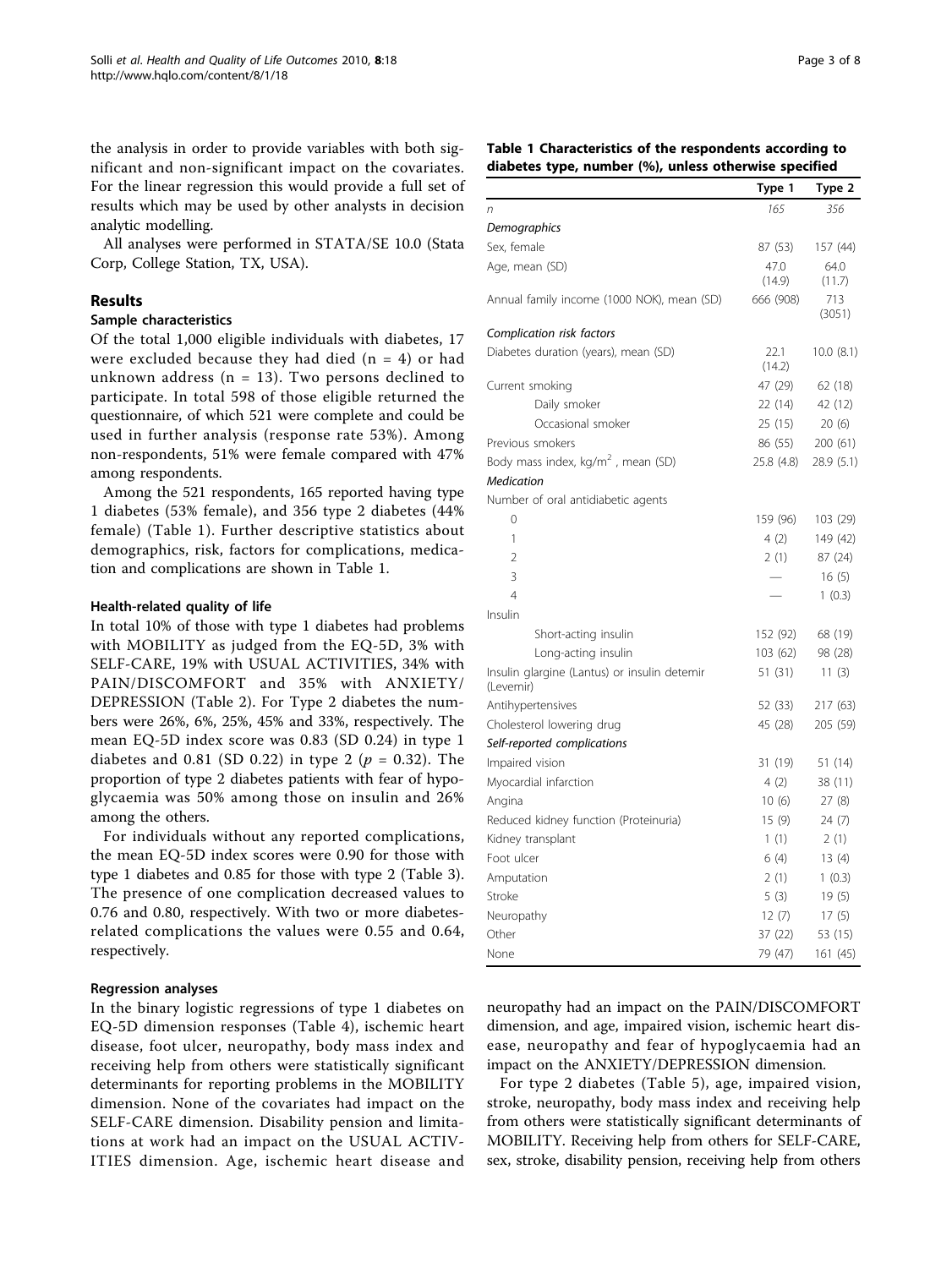<span id="page-3-0"></span>Table 2 Distribution of levels of perceived problem in each of the dimensions of the EQ-5D descriptive system, according to diabetes type

|                    |      | Type 1 (n = 165)              |    |      | Type 2 ( $n = 356$ ) |    |  |
|--------------------|------|-------------------------------|----|------|----------------------|----|--|
|                    |      | Level of perceived problem, % |    |      |                      |    |  |
| Dimension          | $1*$ | $2*$                          | 3* | $1*$ | ን*                   | 3* |  |
| Mobility           | 90   | 10                            | 0  | 74   | 26                   | 0  |  |
| Self-care          | 97   | Β                             | 0  | 94   | 6                    | 0  |  |
| Usual activities   | 81   | 18                            |    | 74   | 24                   |    |  |
| Pain/discomfort    | 65   | 29                            | 5  | 56   | 41                   | 4  |  |
| Anxiety/depression | 65   | 32                            | 3  | 67   | 30                   | ζ  |  |

\* Level 1 implies no problem, 2 moderate problem, 3 severe problem

and limitations at work were associated with USUAL ACTIVITIES. Ischemic heart disease, neuropathy and hypoglycaemia had an impact on PAIN/DISCOMFORT. Age, foot ulcers, number of hospital admissions during the previous 6 months and fear of hypoglycaemia were associated with ANXIETY/DEPRESSION scores.

In the linear regression of the EQ-5D index for type 1 diabetes, presence of ischemic heart disease had a negative impact (-0.181), along with stroke (-0.291), neuropathy (-0.358), receiving disability pension (-0.111) and social limitations (-0.107) (Table [6\)](#page-6-0). For type 2 diabetes the following conditions had a negative impact (Table [6\)](#page-6-0): stroke (-0.135), neuropathy (-0.187), disability pension (-0.100), receiving help from others (-0.123), fear of hypoglycaemia (-0.078) and limitations at work (-0.087). For both diabetes types we tested for interactions, but found none. We found no effect of age or body mass index in the linear regressions whether age and BMI were entered as one continuous variable or as dummy variables.

#### Discussion

In this study, individuals with diabetes-related complications had reduced HRQoL, though the impact on HRQoL was somewhat different for type 1 and type 2 diabetes. Stroke and neuropathy had a negative impact on overall HRQoL in both types of diabetes, while ischemic heart disease and social limitations had an impact on those with type 1 diabetes, and fear of hypoglycaemia and limitations at work had an impact on

those with type 2 diabetics. Individuals with type 1 diabetes reported more problems than those with type 2 in the PAIN/DISCOMFORT and ANXIETY/DEPRESSION dimensions, while in the MOBILITY, SELF-CARE and USUAL ACTIVITIES dimensions it was opposite. In spite of the limited descriptive system of the EQ-5D, the instrument still captures the impact of several diabetes complications both with respect to each of the dimensions and the EQ-5D index, and therefore individual EQ-5D dimensions seem well suited to capture most diabetes-related complications.

In a 2009 review of quality of life measurement in adults with diabetes [[19](#page-7-0)] the authors claim that the EQ-5D measures quality of health and not quality of life and that the EQ-5D lacks responsiveness for use in diabetes. The authors state that while the EQ-5D may capture differences due to diabetes related complications it will not necessarily be able to capture differences across treatment regimens. This is because the extent to which a given treatment is considered flexible or convenient will not affect quality of health but may affect aspects of quality of life, such as social or working life. The authors suggest using diabetes-specific instruments or a different generic instrument more sensitive to differences between treatments. Our results show that while both the individual dimensions of the EQ-5D and the EQ-5D index are able to capture typical diabetes-related complications, the subgroups without complications reported surprisingly high EQ-5D index values. This may indicate that the EQ-5D instrument was not able to capture important non-health aspects of quality of life, as claimed in the review [[19](#page-7-0)]. Because the EQ-5D instrument is not diabetes specific, lowered scores may reflect the impact of unrelated comorbidity. A condition specific instrument such as the ADDQoL may differentiate better between diabetes related complications and unrelated comorbidity [[19\]](#page-7-0).

In the present study, the finding that individuals with type 1 diabetes reported better HRQoL than those with type 2 can be explained by the younger age of the former group. The opposite was observed in subgroups with complications, and it seems as if diabetic complications had more impact on HRQoL in type 1 diabetes than type 2. A possible explanation is that complications

Table 3 Mean EQ-5D index utility values with and without diabetes-related complications

|                         | Type 1 diabetes |               |     | Type 2 diabetes |               |     |
|-------------------------|-----------------|---------------|-----|-----------------|---------------|-----|
| Number of complications | EO-5D index     | 95% CI        | n   | EO-5D index     | 95% CI        | n   |
| $\overline{0}$          | 0.90            | $0.88 - 0.93$ | 11، | 0.85            | $0.82 - 0.87$ | 241 |
|                         | 0.76            | $0.66 - 0.86$ | 35  | 0.80            | $0.75 - 0.85$ | 68  |
| $\geq$ 2                | 0.55            | $0.37 - 0.73$ | 19  | 0.64            | $0.56 - 0.71$ | 47  |
| Any complication        | 0.68            | $0.59 - 0.77$ | 54  | 0.73            | $0.69 - 0.78$ | 115 |
| All patients            | 0.83            | $0.79 - 0.87$ | 165 | 0.81            | $0.79 - 0.83$ | 356 |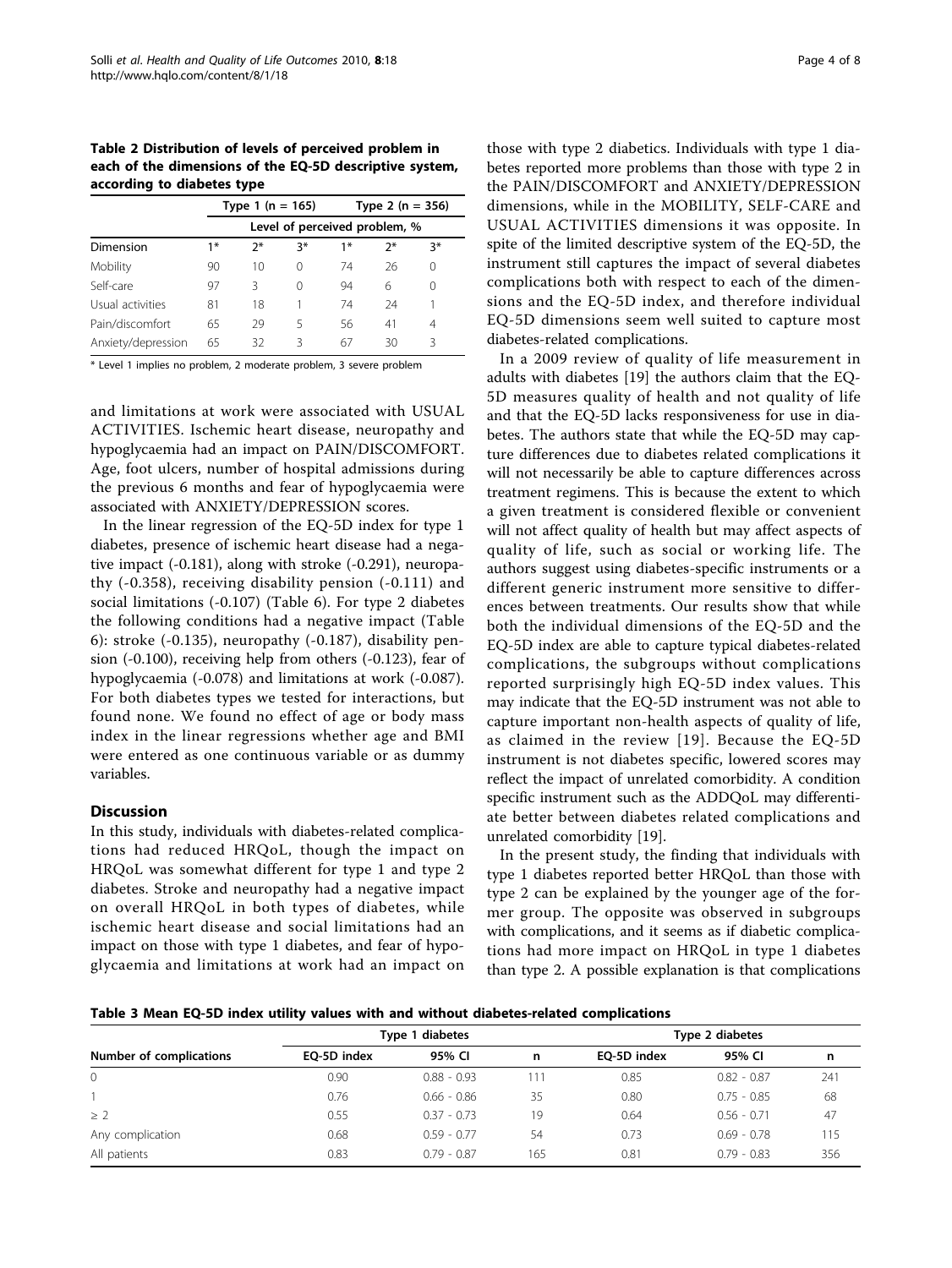|                                                           |                                        |                            | EQ-5D dimensions                        |                             |                            |
|-----------------------------------------------------------|----------------------------------------|----------------------------|-----------------------------------------|-----------------------------|----------------------------|
|                                                           | <b>Mobility</b>                        | Self-care                  | <b>Usual activities</b>                 | Pain/discomfort             | Anxiety/<br>depression     |
| Sex (male = $0$ , female = 1)                             | $0.63$ $(0.14 - 2.74)$                 | $0.25(0.01 - 5.15)$        | $0.67$ $(0.22 - 2.03)$                  | $0.45$ (0.20 - 1.03)        | $1.12$ (0.50 - 2.51)       |
| Age (in 10 years)                                         | $1.33$ (0.78 - 2.25)                   | $1.37(0.55 - 3.43)$        | $0.93(0.61 - 1.40)$                     | $1.36$ (1.04 - 1.77)*       | $0.72$ (0.55 - 0.94)*      |
| Impaired vision (no = 0, yes = 1)                         | $3.00$ (0.53 - 16.85)                  | $12.11(0.49 -$<br>297.88)  | $0.28$ $(0.07 - 1.15)$                  |                             | $4.60$ $(1.57 - 13.46)$    |
| Ischemic heart disease (no = 0, yes = 1)                  | 11.72 (2.02 -<br>$68.09$ <sup>**</sup> | $1.24(0.05 -$<br>31.42)    | $4.15$ (0.73 - 23.64)                   | $5.84$ (1.29 - 26.40)*      | $6.82$ (1.34 - 34.75)      |
| Proteinuria (no = 0, yes = 1)                             |                                        |                            |                                         |                             | $0.47$ (0.09 - 2.47)       |
| Foot Ulcer (no = 0, yes = 1)                              | 13.33 (1.33 -<br>133.29)*              | $6.20(0.17 -$<br>221.73)   | 10.04 (0.80 -<br>126.22)                | $3.24$ (0.47 - 22.43)       | $1.06$ (0.16 - 6.96)       |
| Stroke ( $no = 0$ , $yes = 1$ )                           | $0.47$ (0.02 - 8.99)                   | 17.37 (0.49 -<br>610.92)   | $1.24$ (0.09 - 16.83)                   | 10.66 (0.75 -<br>152.16)    | $1.14(0.13 - 10.21)$       |
| Neuropathy (no = 0, yes = 1)                              | $7.17(1.22 - 42.03)$                   | $5.86(0.41 -$<br>83.43)    | $6.96$ $(1.45 - 33.44)$                 | $27.13(3.13 -$<br>235.07)** | $4.61$ (1.05 - 20.21)      |
| Body mass index (kg/m <sup>2</sup> )                      | $1.15$ (1.02 - 1.30)*                  | $  -$                      |                                         |                             |                            |
| Disability pension (no = 0, yes = 1)                      |                                        |                            | $4.64$ (1.33 - 16.18)*                  |                             |                            |
| Number of hospital admissions during previous 6<br>months |                                        |                            |                                         |                             | $1.22$ (0.58 - 2.53)       |
| Receives help from others (no = 0, yes = 1)               | 10.04 (2.03 -<br>49.69)**              | $10.28$ (0.61 -<br>173.34) | $1.90$ (0.50 - 7.22)                    |                             |                            |
| Hypoglycaemia index#                                      |                                        |                            |                                         | $1.59$ (0.87 - 2.89)        | $1.29(0.71 - 2.33)$        |
| Fear of hypoglycaemia## (small = 0, large = 1)            |                                        |                            |                                         |                             | $3.98$ (1.78 - 8.93)<br>** |
| Limitations at work## (small = 0, large = 1)              |                                        |                            | 13.20 (3.38 -<br>$51.53$ <sup>***</sup> |                             |                            |
| Limitations socially## (small = 0, large = 1)             |                                        |                            | $1.87(0.65 - 5.37)$                     |                             |                            |
| Log likelihood                                            | $-28.08$                               | $-9.96$                    | $-51.46$                                | $-85.06$                    | $-85.30$                   |

<span id="page-4-0"></span>Table 4 Binary multivariate logistic regression of responses to the EQ-5D items in type 1 diabetics, odds ratios (95% CI)

 $*$  p < 0.05,  $*$  $p$  < 0.01,  $**$  $p$  < 0.001

Cells with dotted line indicate that the variable was not included in the model.

# Self reported episodes of hypoglycaemia, with 4 levels of severity (level 1 = hypoglycaemia cured with the intake of for example fluids containing sugar, no help from other required, level 2 = hypoglycaemia cured with the intake of for example fluids containing sugar, help from others required, level 3 = hypoglycaemia with help from doctor required (no hospital admission), level 4 = hypoglycaemia resulting in hospital admission), then added with severity weights (level  $1 \times 1$ , level  $2 \times 2$ , level  $3 \times 3$ , level  $4 \times 4$ ) and finally divided in 3 groups 0, 1-11 and 12 to max

## Self reported on a scale from 1 to 5 (1 = not at all, 5 = very much), recoded to 2 levels (> and < than 2.5 due to imputed values having values with decimals)

are likely to have a greater impact on the health of people with type 1 diabetes precisely because they are younger, i.e. have less comorbidity and have not adjusted to the idea of accepting lesser health. The differences could also be explained by the fact that this younger subgroup has responsibilities such as work and family as well as relationship issues that are not found in the older subgroup with type 2 diabetes.

In the UKPDS 37 study [\[20\]](#page-7-0) individuals with type 2 diabetes and no complications had a mean EQ-5D index value of 0.83, compared with 0.85 in our study. In type 2 diabetes with complications, our observed EQ-5D index value (0.73) was equal to that of the UKPDS 37 study. Taking into account that patient characteristics were similar in the UKPDS and our study, UK diabetes studies may be transferable to the Norwegian setting. In the UKPDS 37 study the EQ-5D detected significant differences between people with and without

macrovascular complications, but not microvascular complications or using different treatment regimens. In our study the microvascular complication neuropathy had impact on the individual EQ-5D dimensions and on the EQ-5D index.

In another UK study [[21](#page-7-0)] of individuals with type 2 diabetes, the change in utility associated with fear of hypoglycaemia was relatively small compared with the disutility for serious diabetic complications such as neuropathy. Similarly, in our study fear of hypoglycaemia caused a reduction in utility of 0.021 (type 1 diabetes) and 0.078 (type 2), while the disutility of neuropathy was larger with 0.358 (type 1 diabetes) and 0.187 (type 2 diabetes). We have no clear explanation why our results indicate a lower impact on HRQoL of fear of hypoglycaemia in individuals with type 1 diabetes than those with type 2 diabetes. Fear of hypoglycaemia may not affect HRQoL particularly (e.g. has little impact on pain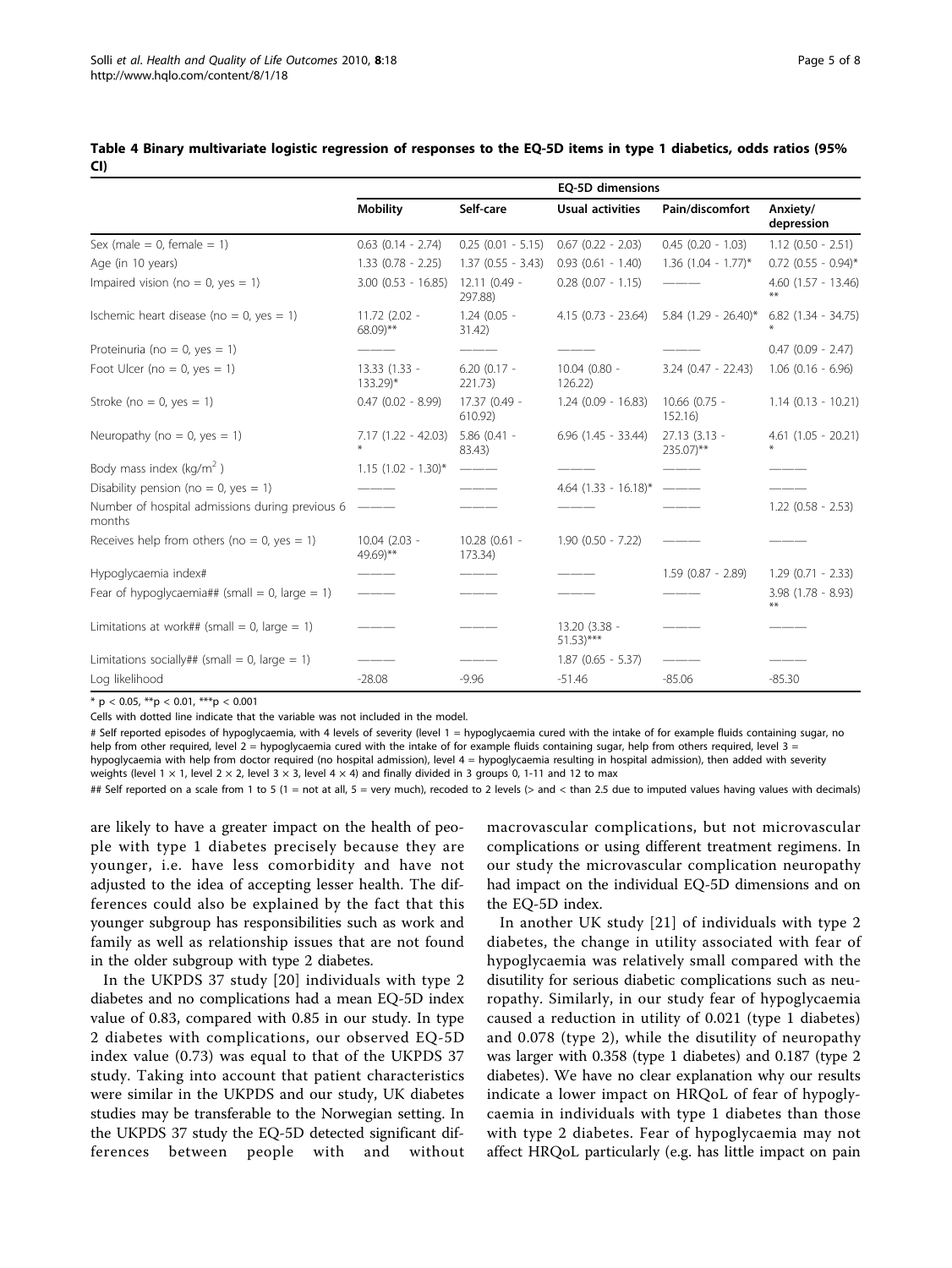|                                                           | EQ-5D dimensions               |                                |                                      |                                       |                                   |  |
|-----------------------------------------------------------|--------------------------------|--------------------------------|--------------------------------------|---------------------------------------|-----------------------------------|--|
|                                                           | <b>Mobility</b>                | Self-care                      | <b>Usual activities</b>              | Pain/<br>discomfort                   | Anxiety/<br>depression            |  |
| Sex<br>$(male = 0, female = 1)$                           | $0.68$ $(0.38 - 1.21)$         | $0.59$ $(0.23 - 1.54)$         | $0.47$ (0.25 - 0.88)*                | $0.82$ (0.53 -<br>1.27)               | $0.91$ $(0.54 - 1.52)$            |  |
| Age<br>(in 10 years)                                      | $1.36$ (1.03 - 1.80)*          | $0.83$ $(0.55 - 1.25)$         | $1.34(1.00 - 1.80)$                  | $1.03$ (0.83 -<br>1.24)               | $0.78$ (0.62 - 0.99)*             |  |
| Impaired vision<br>$normal = 0$ , reduced = 1)            | $2.96$ (1.44 - 6.10)**         | $2.29$ (0.77 - 6.75)           | $0.89$ $(0.39 - 2.04)$               |                                       | $1.46$ (0.71 - 3.01)              |  |
| Ischemic heart disease (no = $0$ , yes = 1)               | $1.97(0.91 - 4.25)$            | $1.77$ $(0.54 - 5.86)$         | $1.14$ (0.48 - 2.71)                 | $2.51(1.27 -$<br>$4.97$ <sup>**</sup> | $1.15(0.53 - 2.50)$               |  |
| Proteinuria (no = 0, yes = 1)                             |                                |                                |                                      |                                       | $0.42$ $(0.14 - 1.29)$            |  |
| Foot Ulcer (no = 0, yes = 1)                              | $0.32$ (0.07 - 1.39)           | $0.73$ $(0.11 - 4.67)$         | $2.11(0.48 - 9.39)$                  | $2.18$ (0.54 -<br>8.79                | $7.00$ $(1.53 - 31.97)$<br>$\ast$ |  |
| Stroke (no = 0, yes = 1)                                  | $3.50$ (1.13 - 10.82)*         | $1.45(0.23 - 9.13)$            | 4.48 (1.38 -<br>$14.59$ <sup>*</sup> | 1.99 (0.72 -<br>5.54)                 | $2.14$ (0.69 - 6.62)              |  |
| Neuropathy (no = 0, yes = 1)                              | $12.07(3.30 - 44.12)$<br>***   | 2.74 (0.57 - 13.25)            | $3.08$ (0.84 -<br>11.26)             | Predicts<br>perfectly#                | $1.29$ (0.40 - 4.16)              |  |
| Body mass index (kg/m <sup>2</sup> )                      | $1.12(1.05 - 1.19)$<br>***     |                                |                                      |                                       |                                   |  |
| Disability pension (no = 0, yes = 1)                      |                                |                                | $2.38$ (1.20 - 4.69)*                |                                       |                                   |  |
| Number of hospital admissions during previous 6<br>months |                                |                                |                                      |                                       | $1.87$ (1.14 - 3.07)*             |  |
| Receives help from others (no = 0, yes = 1)               | $5.85$ $(3.00 - 11.38)$<br>*** | $6.95$ $(2.58 - 18.73)$<br>*** | $4.67$ (2.21 - 9.87)<br>***          |                                       |                                   |  |
| Hypoglycaemia index##                                     |                                |                                |                                      | $1.68(1.13 -$<br>$(2.49)^*$           | $1.08$ (0.70 - 1.68)              |  |
| Fear of hypoglycaemia### (small = 0, large = 1)           |                                |                                |                                      |                                       | $5.76$ $(3.36 - 9.87)$<br>***     |  |
| Limitations at work### (small = 0, large = 1)             |                                |                                | $6.95$ $(3.56 - 13.56)$<br>***       |                                       |                                   |  |
| Limitations socially### (small = 0, large = 1)            |                                |                                | $1.33$ (0.67 - 2.62)                 |                                       |                                   |  |
| Log likelihood                                            | $-156.08$                      | $-66.13$                       | $-136.85$                            | $-232.10$                             | $-187.32$                         |  |

<span id="page-5-0"></span>Table 5 Binary multivariate logistic regression of responses to the EQ-5D items in type 2 diabetics, odds ratios (95% CI)

\* p < 0.05, \*\*p < 0.01, \*\*\*p < 0.001

# All patients reporting neuropathy also reports having problems in the PAIN/DISCOMFORT dimension of the EQ-5D.

Cells with dotted line indicate that the variable was not included in the model.

## Self reported episodes of hypoglycaemia, with 4 levels of severity (level 1 = hypoglycaemia cured with the intake of for example fluids containing sugar, no help from other required, level 2 = hypoglycaemia cured with the intake of for example fluids containing sugar, help from others required, level 3 = hypoglycaemia with help from doctor required (no hospital admission), level 4 = hypoglycaemia resulting in hospital admission), then added with severity weights (level 1  $\times$  1, level 2  $\times$  2, level 3  $\times$  3, level 4  $\times$  4) and finally divided in 3 groups 0, 1-11 and 12 to max

### Self reported on a scale from 1 to 5 (1 = not at all, 5 = very much), recoded to 2 levels (> and < than 2.5 due to imputed values having values with decimals)

or mobility) but it can affect aspects of more general quality of life (e.g. independence, spontaneity, ability to work, enjoyment of leisure activities).

In a US review [[22\]](#page-7-0) of body weight and HRQoL in type 2 diabetes, the authors found decreasing HRQoL with increasing body weight in all included studies. When adjusting for other explanatory variables, we observed no significant impact of BMI on HRQoL.

A subgroup of individuals with unspecified type diabetes ( $n = 117$ ) in a Swedish general population EQ-5D study [[23](#page-7-0)], also using the UK tariff, reported a higher frequency of problems in all dimensions of the EQ-5D, than in both diabetes categories in our study. Further, the respondents in the study reported a lower mean EQ-5D index (0.74) than we observed in both type 1 and type 2 diabetes.

Some limitations of the present study should be noted. The respondents in the survey may not be representative of the population with diabetes. In particular, bias may arise because sicker and older persons with type 2 diabetes did not respond to the survey. A large proportion of individuals with type 1 diabetes in Norway (about 20,000) are members of the NDA while only a smaller proportion of the type 2 (about 100,000) are members of this organization. Clearly, our study does not capture HRQoL in undiagnosed diabetes patients. In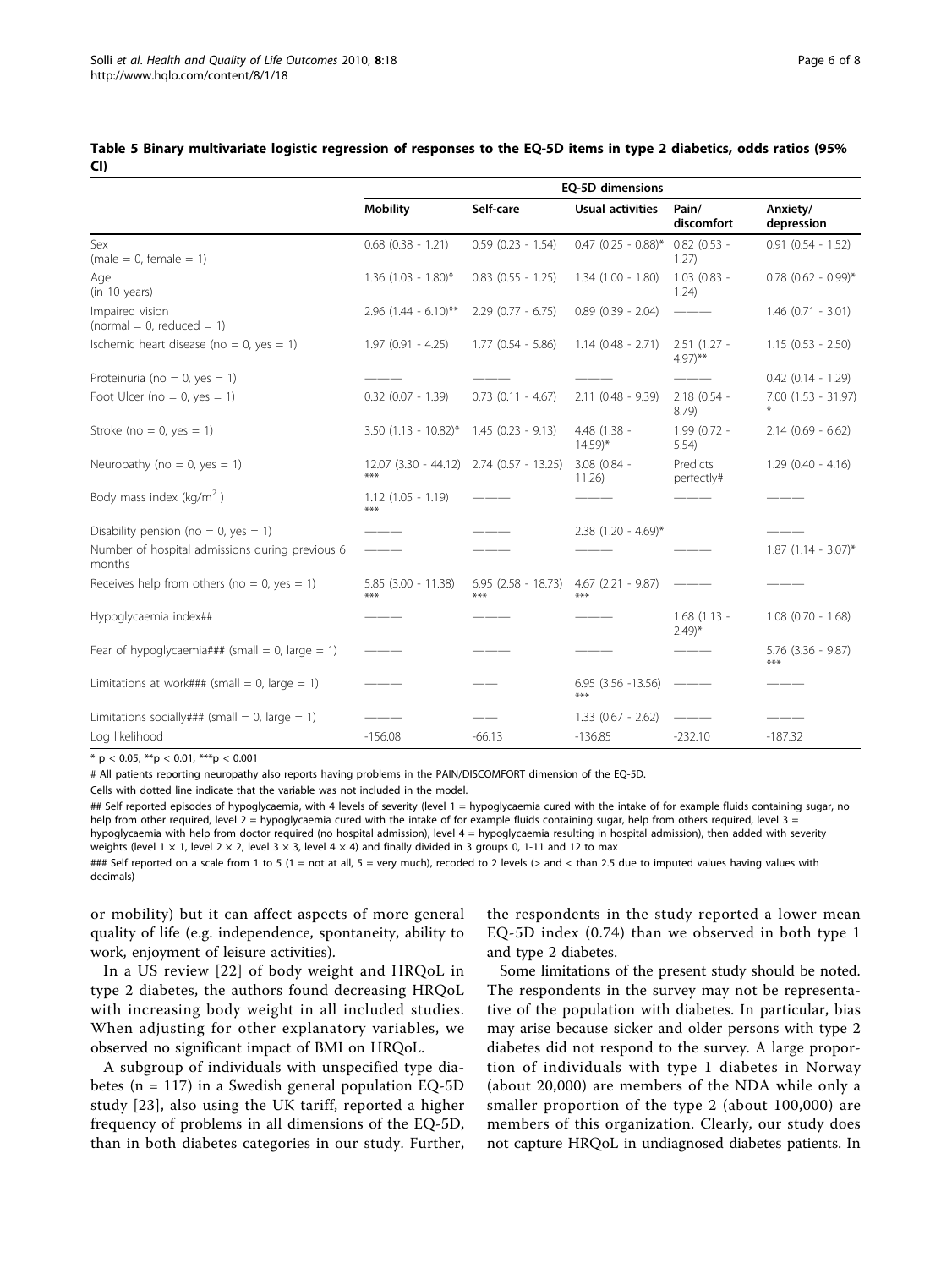|                                                        | Type 1                            |         | Type 2                            |         |  |
|--------------------------------------------------------|-----------------------------------|---------|-----------------------------------|---------|--|
| N                                                      | 165                               |         | 356                               |         |  |
|                                                        | Coefficient (95% CI)              | P >  t  | Coefficient (95% CI)              | P >  t  |  |
| Constant                                               | 1.092 (0.921 to 1.263)            | < 0.001 | 0.990 (0.787 to 1.193)            | < 0.001 |  |
| Sex (male = $0$ , female = 1)                          | 0.041 (-0.023 to 0.105)           | 0.210   | 0.024 (-0.016 to 0.064)           | 0.240   |  |
| Age (in 10 years)                                      | $-0.003$ $(-0.022$ to $0.016)$    | 0.749   | 0.0004 (-0.017 to 0.017)          | 0.967   |  |
| Impaired vision (no = 0, yes = 1)                      | $-0.063$ ( $-0.169$ to 0.044)     | 0.245   | $-0.012$ ( $-0.074$ to $0.051$ )  | 0.711   |  |
| Ischemic heart disease (no = 0, yes = 1)               | $-0.181$ $(-0.331$ to $-0.031)$   | 0.019   | -0.037 (-0.103 to 0.030)          | 0.276   |  |
| Proteinuria (no = 0, yes = 1)                          | 0.089 (-0.036 to 0.215)           | 0.161   | 0.043 (-0.019 to 0.106)           | 0.174   |  |
| Foot Ulcer (no = 0, yes = 1)                           | $-0.083$ ( $-0.271$ to 0.105)     | 0.383   | $-0.016$ ( $-0.134$ to 0.101)     | 0.783   |  |
| Stroke ( $no = 0$ , yes = 1)                           | $-0.291$ ( $-0.475$ to $-0.108$ ) | 0.002   | -0.135 (-0.247 to -0.023)         | 0.018   |  |
| Neuropathy (no = 0, yes = 1)                           | $-0.358$ ( $-0.535$ to $-0.180$ ) | < 0.001 | $-0.187$ ( $-0.316$ to $-0.057$ ) | 0.005   |  |
| Body mass index (kg/m <sup>2</sup> )                   | $-0.004$ ( $-0.008$ to $0.001$ )  | 0.123   | $-0.002$ ( $-0.007$ to $0.002$ )  | 0.307   |  |
| Disability pension (no = 0, yes = 1)                   | $-0.111$ $(-0.191$ to $-0.030)$   | 0.008   | -0.100 (-0.153 to -0.046)         | < 0.001 |  |
| Number of hospital admissions during previous 6 months | 0.003 (-0.042 to 0.049)           | 0.880   | -0.028 (-0.076 to 0.020)          | 0.255   |  |
| Receives help from others (no = 0, yes = 1)            | -0.090 (-0.217 to 0.037)          | 0.166   | $-0.123$ ( $-0.185$ to $-0.060$ ) | < 0.001 |  |
| Hypoglycaemia index#                                   | $-0.023$ ( $-0.071$ to 0.025)     | 0.337   | -0.004 (-0.039 to 0.032)          | 0.839   |  |
| Fear of hypoglycaemia## (small = 0, large = 1)         | $-0.021$ ( $-0.073$ to $0.031$ )  | 0.432   | -0.078 (-0.129 to -0.028)         | 0.003   |  |
| Limitations at work## (small = 0, large = 1)           | $-0.023$ ( $-0.089$ to 0.043)     | 0.494   | -0.087 (-0.148 to -0.025)         | 0.006   |  |
| Limitations socially## (small = 0, large = 1)          | $-0.107$ ( $-0.188$ to $-0.026$ ) | 0.010   | $-0.002$ ( $-0.049$ to $0.046$ )  | 0.944   |  |

#### <span id="page-6-0"></span>Table 6 Linear multivariate regression of EQ-5D index, according to diabetes type

# Self reported episodes of hypoglycaemia, with 4 levels of severity (level 1 = hypoglycaemia cured with the intake of for example fluids containing sugar, no help from other required, level  $2 =$  hypoglycaemia cured with the intake of for example fluids containing sugar, help from others required, level  $3 =$ hypoglycaemia with help from doctor required (no hospital admission), level 4 = hypoglycaemia resulting in hospital admission), then added with severity weights (level  $1 \times 1$ , level  $2 \times 2$ , level  $3 \times 3$ , level  $4 \times 4$ ) and finally divided in 3 groups 0, 1-11 and 12 to max ## Self reported on a scale from 1 to 5 (1 = not at all,  $5 =$  very much), recoded to 2 levels ( $>$  and  $<$  than 2.5 due to imputed values having values with decimals)

line with other patient surveys, we had 47% nonresponse. We have no information on non-respondents except for sex (based on non-respondents first names), and here there was little difference between responders and non-responders.

It is important to be aware that because the EQ-5D instrument is no diabetes specific it may reflect problems related to other conditions. Our study was performed at one point in time, and fluctuations are likely to occur if HRQoL was measured at multiple points in time. The observed associations are not necessarily causal. Further they are limited by the lack of serial observations. Furthermore, the limited sample size, especially for type 1 diabetes may limit the power for some of the comparisons of presence or absence of complications.

Note that despite the index score being a function of the score in the dimensions a significant impact on linear regression of the index does not necessarily imply a significant impact on one or more of the dimensions. This is the case for the covariate "stroke" which is significant in both types of diabetes in the linear regression by not significant in any of the dimensions in the type 1 diabetes group.

Lacking a Norwegian EQ-5D tariff we used the UK tariff, based on TTO [[18\]](#page-7-0). This tariff is probably the most commonly used EQ-5D tariff globally, and quite similar to the Danish one [[24\]](#page-7-0). Also, one small

Norwegian study indicates that UK and Norwegian values are quite similar [\[25\]](#page-7-0).

#### Conclusions

In this sample of people with diabetes, the individual EQ-5D dimensions were able to capture diabetes-related complications. The results show that such complications may have an impact on many dimensions of healthrelated quality of life, and the impact may be substantial. The strongest determinants of reduced HRQoL, as assessed with the EQ-5D index, were ischemic heart disease, stroke and neuropathy. The complexity of the disease means that several dimensions need to be considered when priorities are set for diabetes interventions.

#### Acknowledgements

This project was funded by the Norwegian Foundation for Health and Rehabilitation. The Norwegian Diabetes Association, The Norwegian Directorate of Health and Social Affairs, and Health Economics Research at University of Oslo (HERO) provided additional funds for data collection.

#### Author details

<sup>1</sup>Institute of Health Management and Health Economics, P.O. Box 1089 Blindern, N-0317 Oslo, Norway. <sup>2</sup> Health Services Research Centre, Akershus University Hospital, N-1478 Lørenskog, Norway. <sup>3</sup>Faculty of Medicine, University of Oslo, NO-0316 Oslo, Norway. <sup>4</sup>Institute of Public Health University of Southern Denmark, DK-5000 Odense, Denmark.